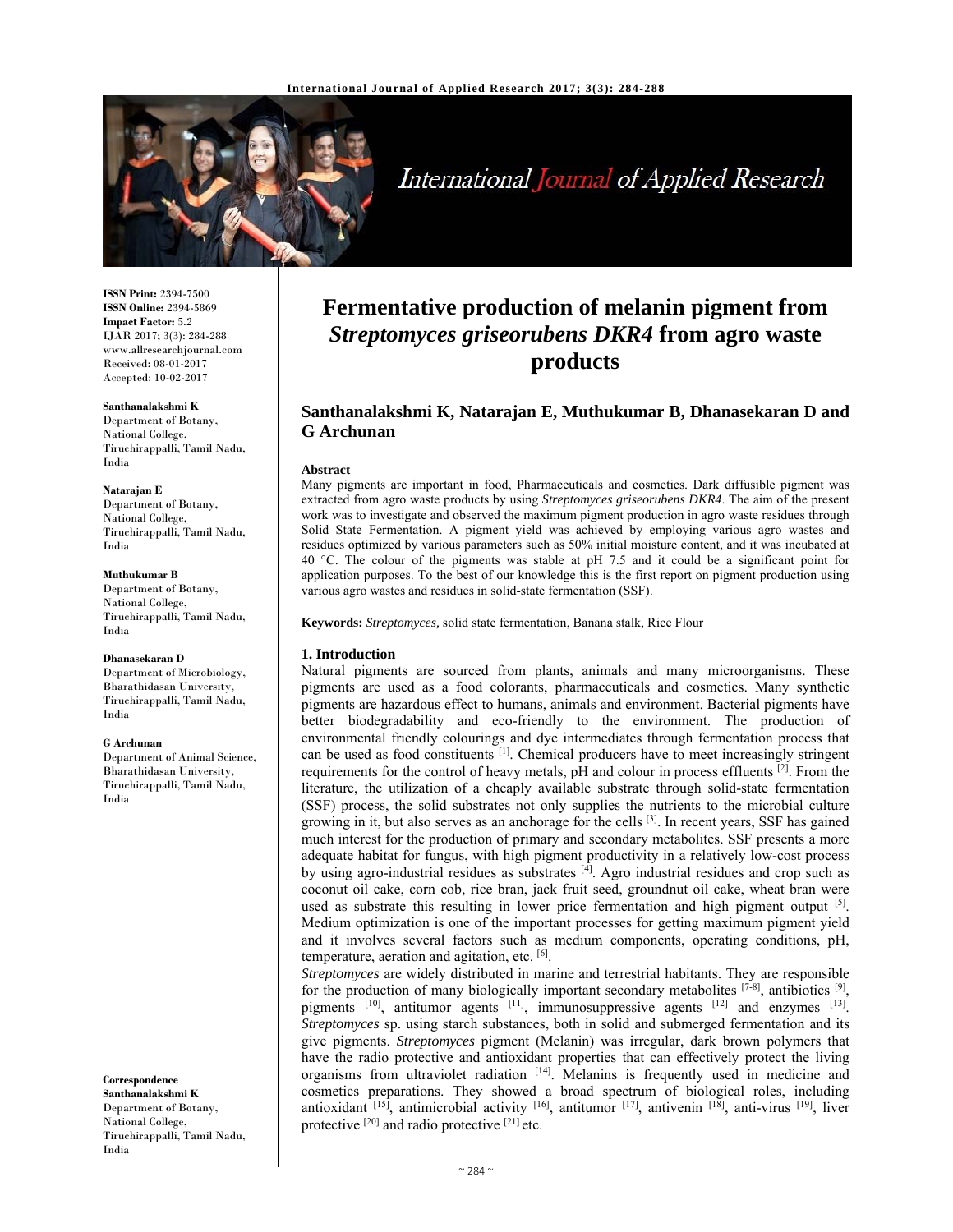The main objective of this study was to develop a potential fermentation process for the production of pigments employing the solid state fermentation using nonconventional agro-residues and also to study the effect of different parameters in an attempt to maximize pigment production.

## **2. Materials and methods**

# **(i) Culture collection**

A brown pigment producing strain was isolated from Nil Gris soil and it was grown in Tyrosine Starch Casein Agar by standard count method and Tyrosine Starch Casein Broth at room temperature and sub cultured seven days once.

## **(ii) Inoculum preparation**

Seven days agar slope culture was used as a inoculum. The spores were scrapped under aseptic conditions in 10ml of sterile distilled water.  $(1.5X10^5 \text{ spores/ml})$ <sup>[22]</sup>.

#### **(iii) Solid state fermentation**

Substrates were purchased from local market at Tiruchirappalli and they were cleaned, sundried for 3 days chopped and used for further studies. Experiments were conducted in 250ml Erlenmeyer flasks containing 5 g substrate (Various agro-industrial residues). The substrate was dispersed with salt solution. After thorough mixing, the wet substrates were autoclaved and cooled to room temperature. It was inoculated with 2ml of spore suspension containing  $1.5X10<sup>5</sup>$  spores/ml and it was incubated at 37 $\rm{°C}$ for  $7$  days  $^{[23]}$ .

#### **(iv) Solubility of the pigment**

Solubility of the pigment was tested by using different solvents such as water, methanol, ethanol, Acetone, Ethyl acetate and Chloroform.

## **(v) Extraction of pigments**

After incubation the fermented solid substrates (5mL of different solvent per gram of wet fermented material) were centrifuged at 3,000 rpm for 15 min, equal volume of methanol, chloroform, ethyl acetate and Acetone were added with solid substrates and mixed well. This step was repeated 2 to 3 times. The solvents were evaporated and powdered while the pigment residues were collected. The pigment production was analysed and measured by UV spectrophotometer. The extraction of the pigment in fermented solid substrate is presented in Fig.2.

### **(vi) Estimation of pigments**

Melanin pigment was estimated by taking 2 ml of the culture and 1ml of 0.4% substrate solution (L-Tyrosine (or) L-dopa). The reaction mixture was incubated at  $37 °C$  for  $30$  min for L-tyrosine and 5 min for L-Dopa and red coloration resulting from dopachrome formation was observed and read spectrophotometer at 480nm.

# **(vii) Effect of agro waste on pigment production**

To study the effect of various Agro waste and residues such as rice bran, wheat bran, Coconut Husk, Banana stalk, Rice Flour and Dark millet were screened for selecting the best substrate for pigment production. These substrates were taken at a known quantity  $(5 g, dry wt basis)^{[23]}$ .

## **(viii) Effect on pigment production by moisture content**

Different initial moisture levels (20–50%) were employed in the substrate by adjusting the volume of distilled water to study their effect on pigment production. The pigment production was also monitored in the fermented samples with different initial moisture levels, as per the methods.

## **(ix) Effect on pigment production by ph & temperature**

To study the initial temperature for pigment production and the flasks were incubated at various temperatures (25, 30, 35, 40 and 45 °C). The pigment production was also monitored in the fermented samples with different initial temperature levels, as per the methods. pH of the substrate was changed by adjusting the pH of the salt solution and was optimized so as to get the required pH after autoclaving. The effect of initial pH of the substrate on pigment production was estimated by spectral analysis of the pigment extracts [25].

#### **(X) Antioxidant activity**

The purified pigment was analysed by DPPH method and conform the Antioxidant activity. 2ml of purified pigment (100μg/ml concentration), 2.5% linoleic acid prepared in ethanol, 4 ml of 0.05M phosphate buffer (pH 7.0) and it was make up to 10mi with distilled water and mixed well. And this was kept in water bath in the dark at 40°C. Then 100μl of the above mixture was added with 9.7 ml of  $75\%$  (v/v) ethanol and 100μl of 30% (w/v) ammonium thiocyanate. After 5 minutes 100μl of 0.02M ferrous chloride in 3.5% (v/v) hydrochloric acid was added to the above mixture and mixed well. The absorbance of mixture was measured at 500nm in every 24 hours interval for one week [26].

## **3. Result & Discussion**

From this study it was concluded that the agro waste and residues are alternative option for pigment production. Fig.1 described the usage of Banana stalk; Coconut Husk, Rice Husk, Dark millet, wheat and Rice flour are the best agro waste for pigment production.



**Fig 1:** Different substrate for melanin production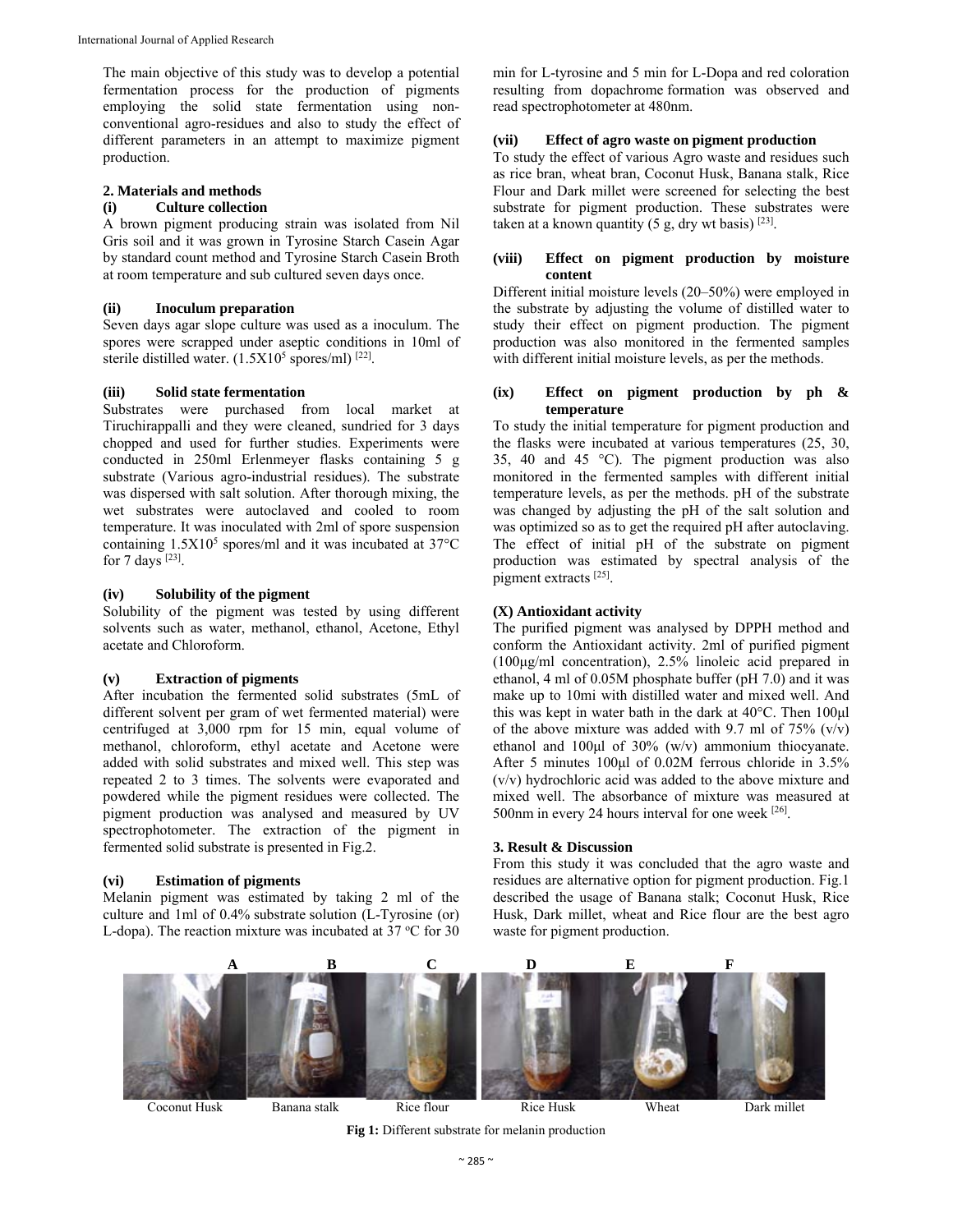#### **3.1 Solubility of the pigment**

Fig.2 & 2a showed that the Solubility of pigment was tested using different solvents such as water, methanol and chloroform. From this study, the pigment was completely soluble in Methanol. So, the methanol extract selectable for further studies. Highest pigment production was achieved with Banana stalk (1.893ODUnits), Coconut Husk (1.910ODUnits), Rice Husk (1.741ODUnits) and Rice flour (1.356ODUnits). Wheat (0.774ODUnits) and Darkmillet (0.360ODUnits), showed moderate yields. Hence, Banana stalks; Coconut Husk, Rice Husk and Rice flour were selected and used for subsequent studies.



**Fig 2:** Extracted pigment from agro waste



**Fig 2a:** Effect of solid substrate on pigment production

#### **3.2 Effect of pigment production by moisture content**

For solid state fermentation, moisture is a key parameter to control the growth of microorganism and metabolite production. The effect of initial moisture content of the substrate is presented in Fig.3. Maximum pigment production was observed in 50% of the solid state agro waste products like Banana stalk, Coconut husk, Rice husk and Rice flour. The initial substrate moisture content less than 40% gave less pigmentation, but that of 50–56% could give the highest pigmentation (Johns and Stuart, 1991). Higher initial moisture in SSF leads to suboptimal product formation due to reduced mass transfer process and decrease in initial moisture level results in reduced solubility minimizes heat exchange, oxygen transfer and low availability of nutrients to the culture.



**Fig 3:** Effect of initial moisture on pigment production

## **3.3 Effect of pigment production by ph & temperature**

In present study, various pH ranges were subjected for pigment production in agro waste and residue. From the spectral analysis (Fig.4.a  $\&$  b) the maximum absorbance was observed in pH 7.5 & 6.5 at 480nm. For pH 4.5 to 7.5, the agro waste and residue Rice flour, Rice husk, Banana Stalk and Coconut Husk pigment yield was increased. An another observation was made from the Fig.4.c, Effect of various temperatures like 25 °C, 30 °C, 35 °C and 40 °C were studied for the maximum production of antimicrobial compound. The results indicated maximum yield of pigment production is 40 °C the optimum temperature.



**Fig 4a:** Effect of pH- 7.5 & 6.5 on pigment production



**Fig 4b:** Effect of pH on pigment production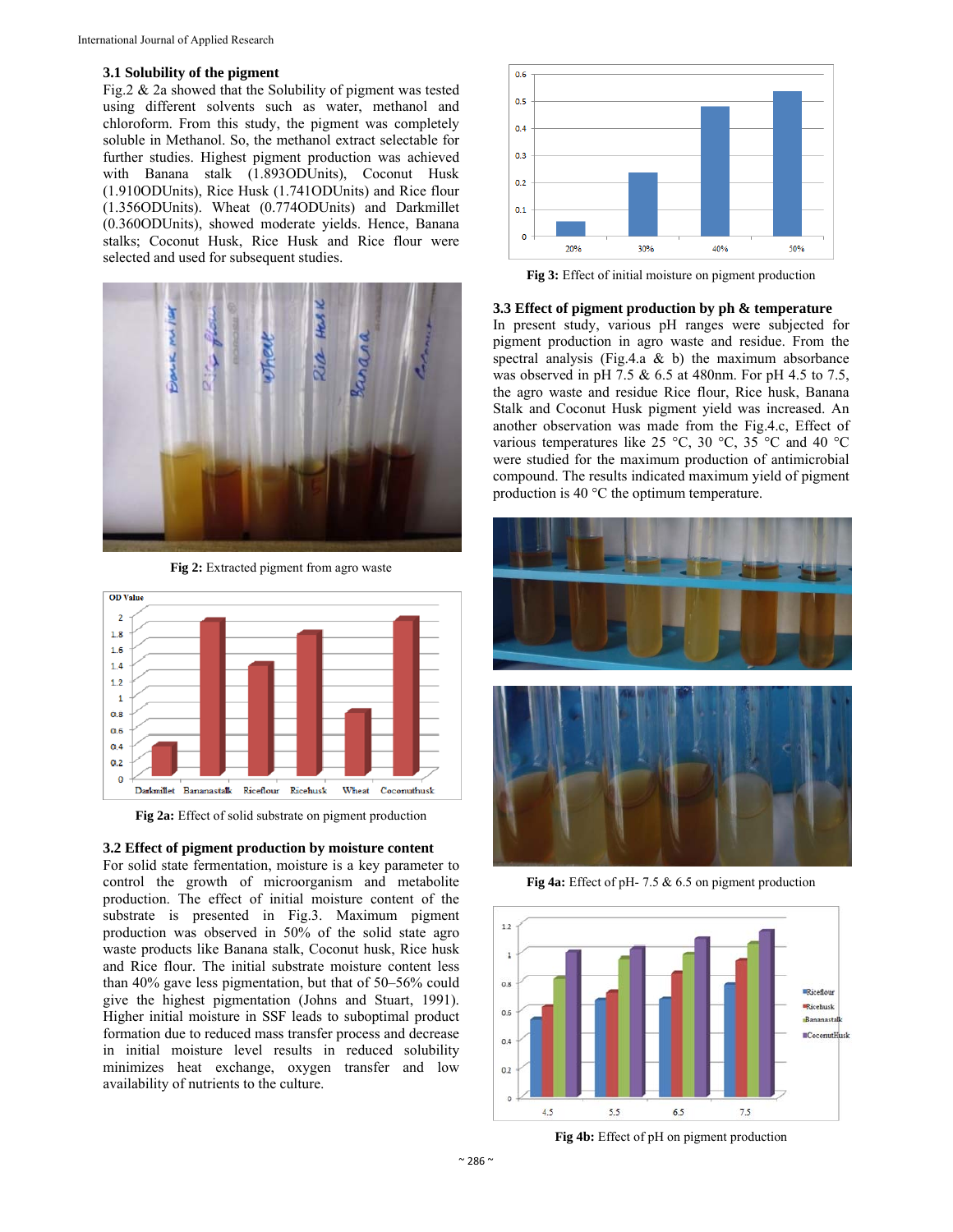

**Fig 4c:** Effect of temperature on pigment production

#### **3.4 Antioxidant activity of the pigment**

The main property of the pigment is ability to antioxidant activity and to trap the free free radical. The standard antioxidant produces peroxide within 24hrs, when the melanin pigment produces peroxide formation for 7 days (Figure 5). This result indicates the antioxidant property of the brown pigment produced strain *DKR4*.



**Fig 5:** Antioxidant activity of the pigment

#### **4. Conclusion**

From this study it was concluded that agro waste and residue could be an alternative option for *Streptomyces griseorubens DKR4* pigment production. The use of Banana stalks; Coconut Husk, Rice Husk and Rice flour substrate was low cost effective and environmental friendly. Maximum production was obtained in solid-state fermentation having initial Moisture content is 50%, pH is 7.5 & temperature 40°C.

## **5. References**

- 1. Rosa M. Domı´nguez-Espinosa and Colin Webb (2002). Submerged fermentation in wheat substrates for production of Monascus pigments. 2003; 19:329-336.
- 2. Hamlyn P. Fungal Biotechnology. NorthWest Fungus Group Newsletter 1997, 7. ISSN 1465-8054.
- 3. Johns M, Stuart D. Production of pigments by Monascus purpureus in solid culture.Journal of Industrial Microbiology, 1991; 8:23-28.
- 4. Pandey A. Solid-state fermentation. Biochem. Eng. J. 2003; 14:81-84.
- 5. Pandey A, Soccol CR, Mitchell D. New developments in solid state fermentation: I-Bioprocess and products. Process Biochem. 2000; 35:1153-1169.
- 6. Vidyalakshmi R, Mohan VC. Effect of Carbon and Nitrogen Sources on Stimulation of Pigment Production by Monascus purpureus on Jackfruit Seeds. 2011; 2(2):184-187.
- 7. Chidambaram Kulandaisamy Venil, Zainul Akmar Zakariab, Wan Azlina Ahmada. Bacterial pigments and their applications. Review. Process Biochemistry, 2013; 48:1065-1079.
- 8. Bull AT. Microbial diversity and bio prospecting. ASM press, Washington, DC, 2004.
- 9. Berdy J. Bioactive microbial metabolites. J Antibiot. 2005; 58:1-26
- 10. Strohl WR. Antimicrobials. In: Bull AT (ed) Microbial diversity and bioprospecting. ASM Press, Washington, DC, 2004, 336-355.
- 11. Dastager S, Li WJ, Dayanand A, Tang SK, Tian XP, Zhi XY *et al.* Separation, identification and analysis of pigment (melanin) production in Streptomyces. Afr J Biotech. 2006; 5:1131-1134.
- 12. Olano C, Me´ndez C, Salas JA. Antitumor compounds frommarine actinomycetes.MarDrugs. 2009;7:210-248.
- 13. Mann J. Natural products as immunosuppressive agents. Nat Prod Rep. 2001; 18:417-430.
- 14. Oldfield C, Wood NT, Gilbert SC, Murray FD, Faure FR. Desulphurisation of benzothiophene and dibenzothiophene by actinomycete organisms belonging to the genus Rhodococcus, and related taxa. Antonie Van Leeuwenhoek. 1998; 74:119-132.
- 15. Vinarov AU, Robysheva ZN, Sidorenko TE, Dirina EN. Biotechnology of Pigment Melanin. In: Proceedings of the 1st International congress. Biotechnology-state of the art and prospects of development. 2002, 96.
- 16. Goncalves RCR, Pombeiro-Sponchiado SR. Antioxidant activity of the melanin pigment extracted from Aspergillus nidulans. Biol Pharm Bull. 2005; 28:1129-1131.
- 17. Casadevall A, Rosas AL, Nosanchuk JD. Melanin and virulence in Cryptococcus neoformans. Curr Opin Microbiol. 2002; 3:354-358.
- 18. Korumilli Tarangini, Susmita Mishra. Production, Characterization and Analysis of Melanin from Isolated Marine *Pseudomonas* sp. using Vegetable waste. ISSN 2278-94722, 2013; (5):40-46.
- 19. El-Obeid A, Al-Harbi S, Al-Jomah N, Hassib A. Herbal melanin modulates tumor necrosis factor alpha (TNFa),interleukin 6 (IL-6) and vascular endothelial growth factor (VEGF) production. Phytomed. 2006; 13:324- 333.
- 20. Hung YC, Sava V, Hong MY, Huang GS. Inhibitory effects on phospholipase A2 and antivenin activity of melanin extracted from Thea sinensis Linn. Life Sci 2004; 74:2037-2047.
- 21. Montefiori DC, Zhou J. Selective antiviral activity of synthetic soluble L-Tyrosine and L-DOPA melanins against human immunodeficiency virus *in vitro*. Antiviral Res. 1991; 15:11-25.
- 22. Sava V, Hung Y, Blagodarsky V, Hong MY, Huang G. The liver-protecting activity of melanin-like pigment derived fromblack tea. Food Res Int. 2003; 36:505-511.
- 23. Dadachova E, Bryan RA, Huang X, Moadel T, Schweitzer AD, Aisen P *et al*. Ionizing radiation changes the electronic properties of melanin and enhances the growth of melanized fungi. PLOS ONE. 2007; 2:e457.
- 24. Raja Rajeswari T, Ponnusami V, Sugumaran KR. Production of Monascus Pigment in low cost fermentation. 2014; 6(5):2929-2932.